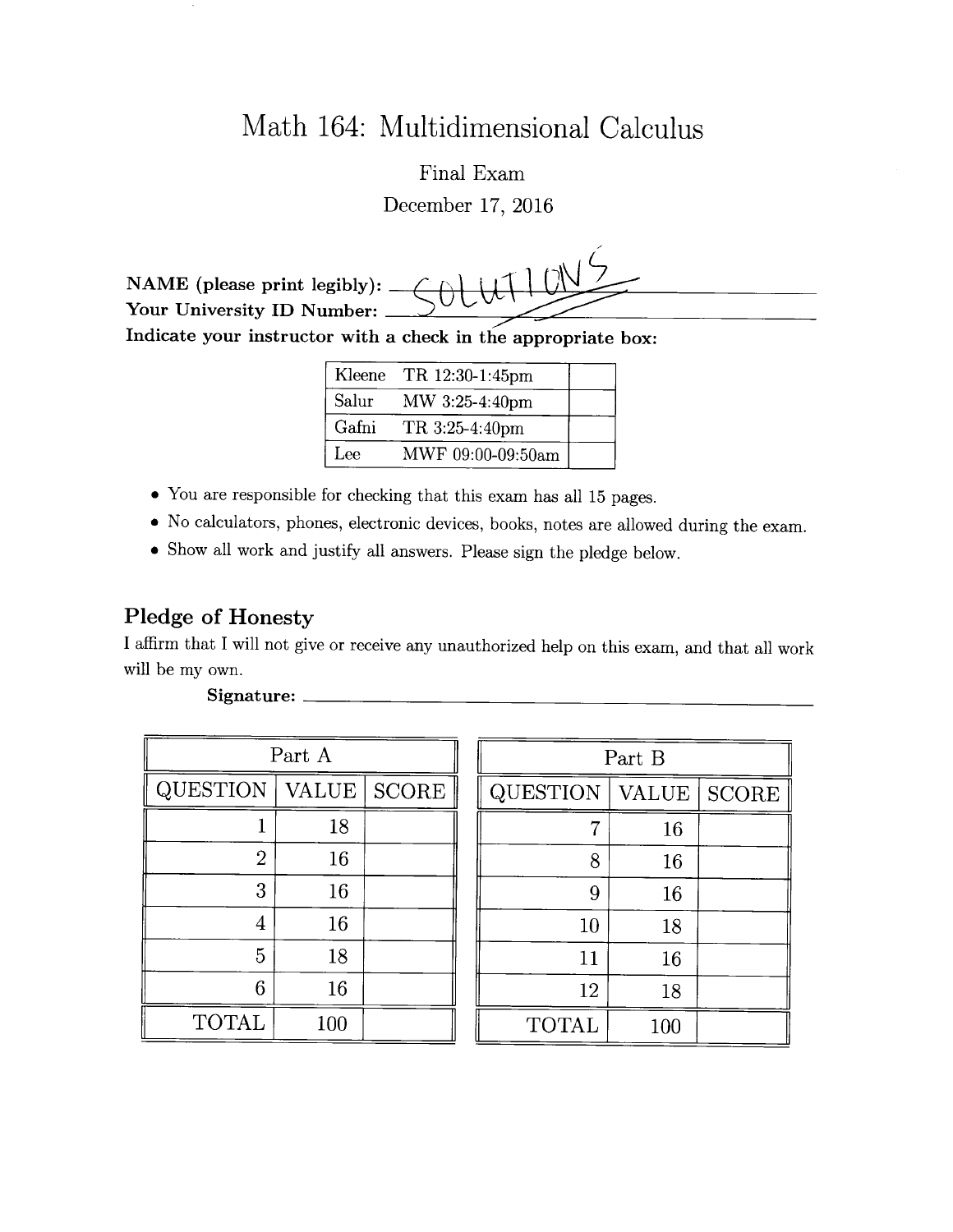#### Part A

### 1. (18 points)

Consider the vectors

$$
\mathbf{a}=\left\langle 1,-1,3\right\rangle ,\quad \mathbf{b}=\left\langle -2,1,1\right\rangle ,\quad \mathbf{c}=\left\langle 1,0,5\right\rangle .
$$

Compute the following.

(a) The angle between a and b.

$$
\vec{a}\cdot\vec{b} = 0 \implies \Theta = 90^{\circ}
$$

(b) The projection of **b** onto **c**.

$$
p w \bigg|_C \left(\vec{b}\right) = \left(\frac{\vec{b} \cdot \vec{c}}{|c|^2}\right) \vec{c} = \frac{3}{2b} \langle 1_1 \vec{c}_1 \vec{c} \rangle
$$

(c) The area of the parallelogram spanned by  $a$  and  $c$ .

$$
Area\left(\frac{c\sqrt{1/7}}{a}\right) = \left|\vec{a}\times\vec{c}\right| = \begin{vmatrix} 1 & 1 & k \\ 1 & -1 & 3 \\ 1 & 0 & \vec{c} \end{vmatrix} = \left| -1 - 2j + k \right| = \sqrt{1 + 4 + 1}
$$

$$
= \sqrt{6}
$$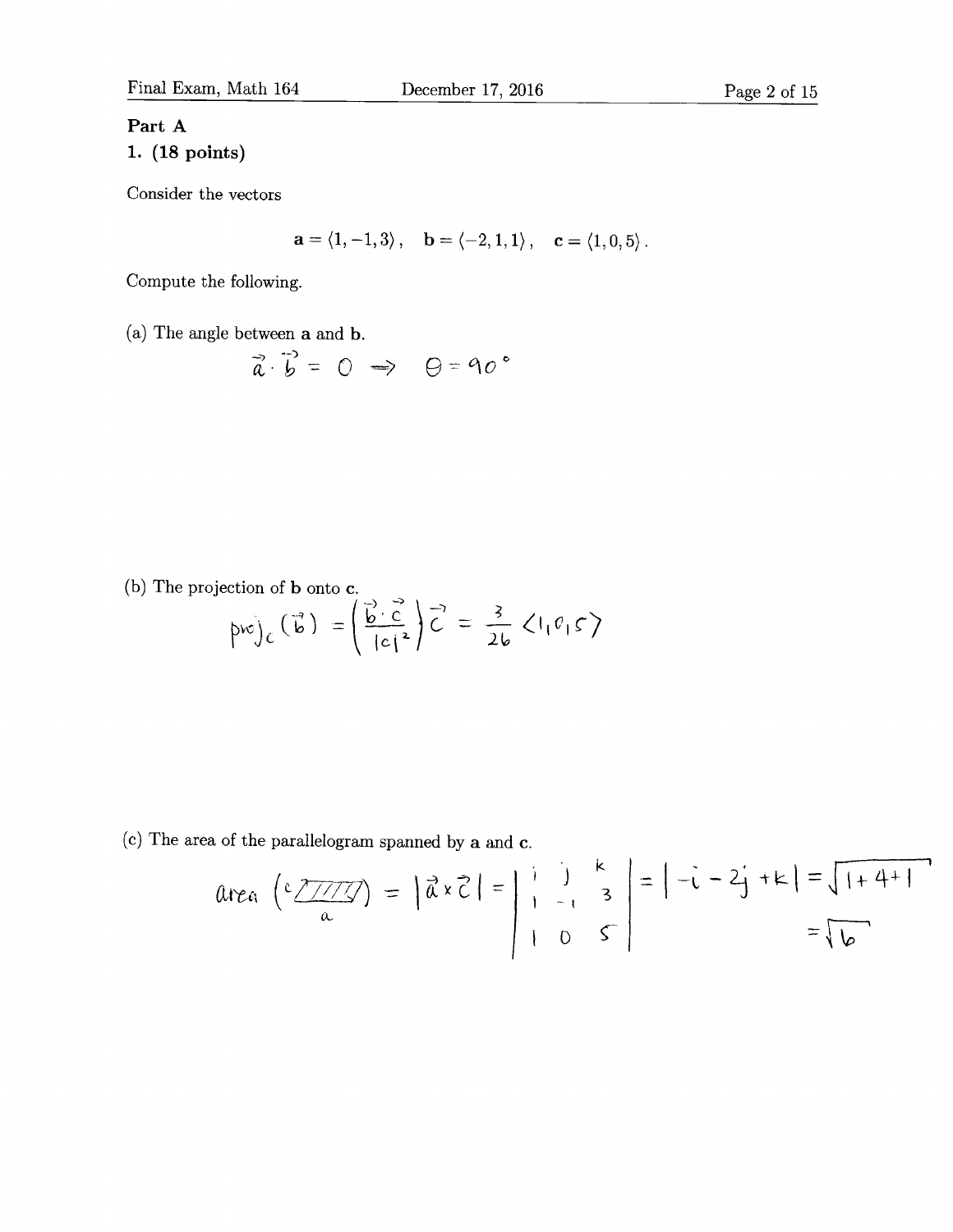(a) The curve 
$$
\mathbf{r}(t) = \langle t^3, -t^3, 2t^3 \rangle
$$
 is a line.  
\n
$$
= \langle \mathbf{1}_j \cdot \mathbf{1}_j \rangle \langle t \rangle + \langle t \rangle
$$
\n
$$
= \langle \mathbf{1}_j \cdot \mathbf{1}_j \rangle + \langle t \rangle + \langle t \rangle
$$
\n
$$
= \langle t \rangle + \langle t \rangle + \langle t \rangle + \langle t \rangle + \langle t \rangle
$$
\n
$$
= \langle t \rangle + \langle t \rangle + \langle t \rangle + \langle t \rangle + \langle t \rangle + \langle t \rangle + \langle t \rangle + \langle t \rangle + \langle t \rangle + \langle t \rangle + \langle t \rangle + \langle t \rangle + \langle t \rangle + \langle t \rangle + \langle t \rangle + \langle t \rangle + \langle t \rangle + \langle t \rangle + \langle t \rangle + \langle t \rangle + \langle t \rangle + \langle t \rangle + \langle t \rangle + \langle t \rangle + \langle t \rangle + \langle t \rangle + \langle t \rangle + \langle t \rangle + \langle t \rangle + \langle t \rangle + \langle t \rangle + \langle t \rangle + \langle t \rangle + \langle t \rangle + \langle t \rangle + \langle t \rangle + \langle t \rangle + \langle t \rangle + \langle t \rangle + \langle t \rangle + \langle t \rangle + \langle t \rangle + \langle t \rangle + \langle t \rangle + \langle t \rangle + \langle t \rangle + \langle t \rangle + \langle t \rangle + \langle t \rangle + \langle t \rangle + \langle t \rangle + \langle t \rangle + \langle t \rangle + \langle t \rangle + \langle t \rangle + \langle t \rangle + \langle t \rangle + \langle t \rangle + \langle t \rangle + \langle t \rangle + \langle t \rangle + \langle t \rangle + \langle t \rangle + \langle t \rangle + \langle t \rangle + \langle t \rangle + \langle t \rangle + \langle t \rangle + \langle t \rangle + \langle t \rangle + \langle t \rangle + \langle t \rangle + \langle t \rangle + \langle t \rangle + \langle t \rangle + \langle t \rangle + \langle t \rangle + \langle t \rangle + \langle t \rangle + \langle t \rangle + \langle t \rangle + \langle t \rangle + \langle t \rangle + \langle t \rangle + \langle t \rangle + \langle t \rangle + \langle t \rangle + \langle t \rangle + \langle t \rangle + \langle t \rangle + \langle t \rangle + \langle t \rangle + \langle t \rangle + \langle t \rangle + \langle t \rangle + \langle t \rangle + \langle t \rangle + \langle t \rangle + \langle
$$

(b) If 
$$
\mathbf{u}(t)
$$
 and  $\mathbf{v}(t)$  are differentiable vector functions,  
then  $\frac{d}{dt}[\mathbf{u}(t) \cdot \mathbf{v}(t)] = \mathbf{u}'(t) \cdot \mathbf{v}'(t)$ .  
TRUE (FALSE)

product rue.

(c) If 
$$
|\mathbf{r}(t)| = 1
$$
 for all  $t$  then  $|\mathbf{r}'(t)| = 0$ .  
TRUE (FALSE)

$$
\sqrt{\epsilon} \times \sqrt{\epsilon}(t) = \langle \cos(t), \sin(t) \rangle
$$

(d) The curve 
$$
\mathbf{r}(t) = \langle \cos(t), \sin(t), t \rangle
$$
,  $0 \le t \le 1$ , has arclength  $4\pi$ . TRUE (FALSE)

$$
AL = \int_{0}^{1} \sqrt{8n^{2} (1 + \cos^{2} (4) + 1)} dt = \sqrt{2}
$$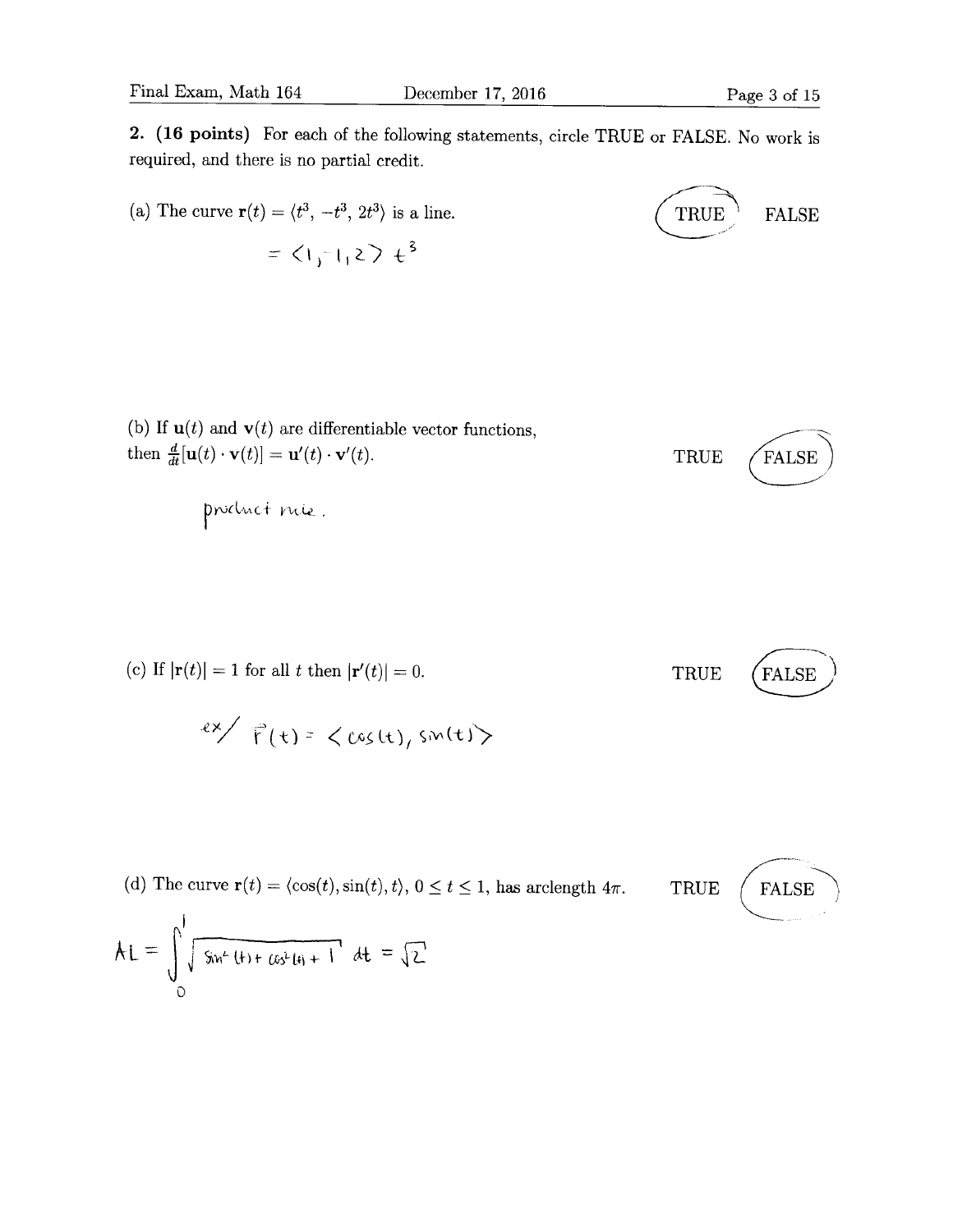$\frac{1}{1}$ 

 $\ddot{\phantom{0}}$ 

3. (16 points) Find the limit, if it exists, or show that the limit does not exist. (a)  $e^x \ln y$ 

$$
\lim_{(x,y)\to(1,1)}\frac{e^x\ln y}{x^2+2y^2} = \bigcirc
$$

$$
f(x,y) \text{ is continuous near } (1,1) \text{ and}
$$
\n
$$
e^{x}|_{M}(y) \rightarrow e^{x}|_{M}(1) = e^{x} \cdot 0 = 0
$$
\n
$$
w = x^{2} + 2y^{2} \rightarrow 1 + 2 = 3 \neq 0
$$

 $(b)$ 

$$
\lim_{(x,y)\to(0,0)}\frac{x\sin y}{x^2+2y^2}
$$

along the line 
$$
y=0
$$
,  $f(x,y) = \frac{0}{x^2+0} \rightarrow 0$   
along the line  $y=x$ ,  $f(x,y) = \frac{x \sin(x)}{3x^2} = \frac{\sin(x)}{3x} \rightarrow \frac{1}{3}$ 

Thus, 
$$
lim_{(x,y)\ni(x,y)} f(x,y)
$$
  $DWE$ .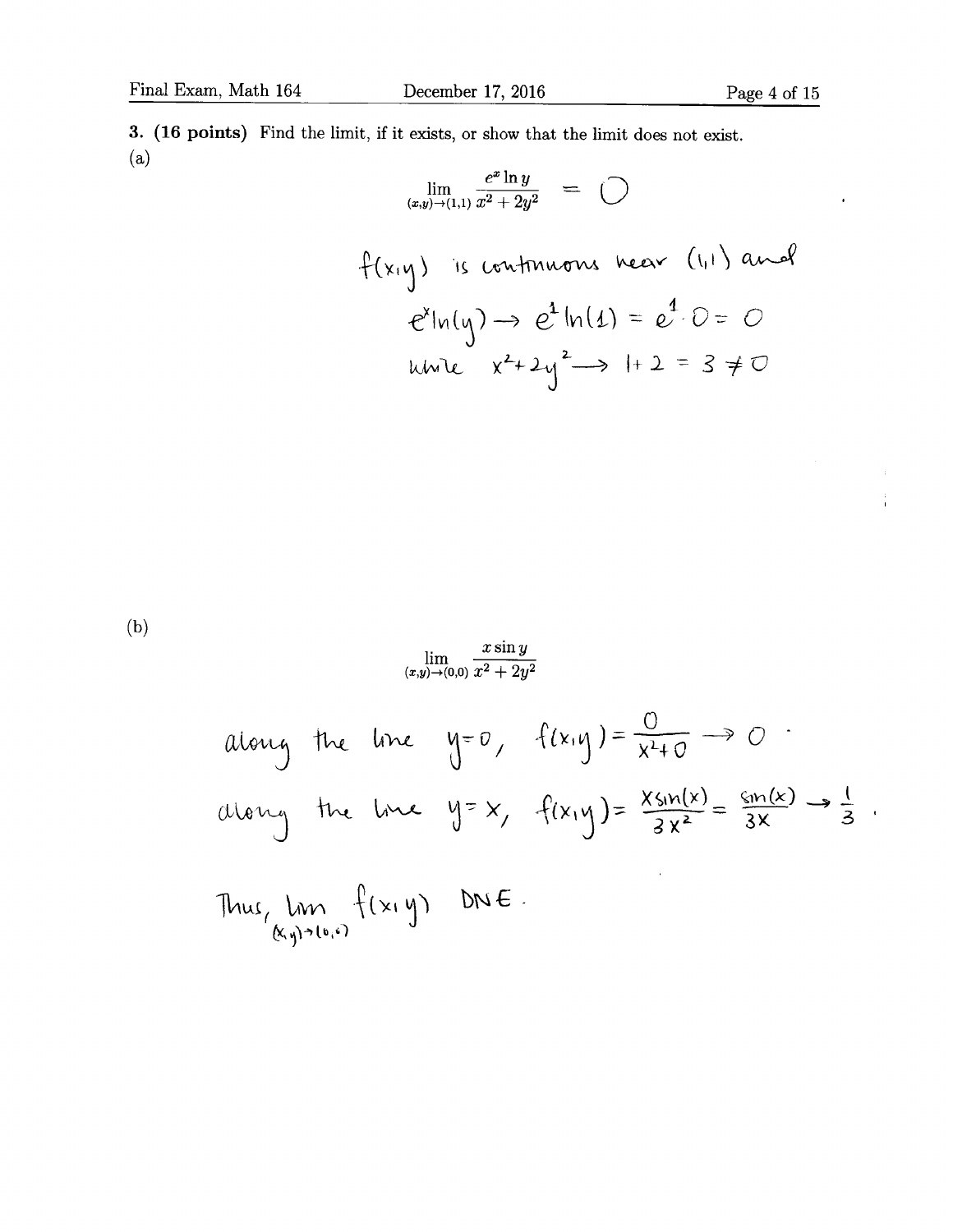4. (16 points) (a) Find the equation of the tangent plane to the surface  $z = x^2 + 2y^2$  at the point  $(2,0,1)$ .<br>  $\sqrt{2} = \langle 2x, 4y \rangle \implies \sqrt{2}(2,0) = \langle 4, 0 \rangle$ Should  $be(2,0,4)$  $tangent$  plane:  $2 - z_0 = \nabla z(x_{0}, y_{0}) \cdot \angle x - \times z_{0}, y_{0} - y_{0}$  $2-4 = 410$   $2x - 2$ ,  $y - 0$  $2 - 4 = 4 (x - 2)$  $Z = 4x$ 

(b) What is an approximate value of  $f(2.1, -0.1)$  when  $f(x, y) = x^2 + 2y^2$ ?

$$
L(x_1 y) = 4x - 8 \text{ at } (2,0)
$$
  

$$
f(2.1, -0.1) \approx L(2.1, -0.1) = 4(2.1) - 8 = .4
$$
  

$$
\boxed{\frac{1}{2}(2.1, -0.1) \approx .4}
$$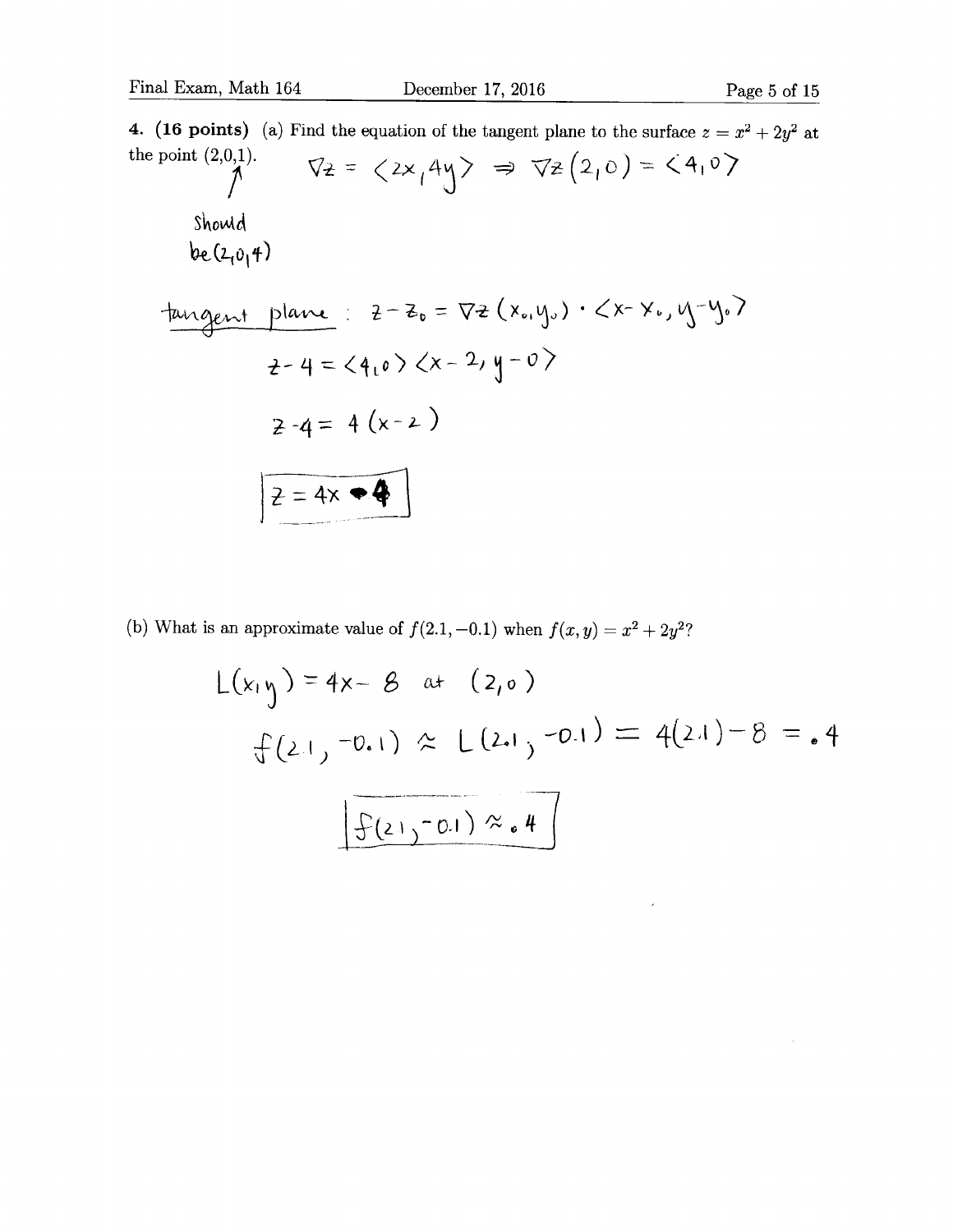5. (18 points) Find the extreme values of the function  $f(x, y) = xy$  over the curve  $x^2 + y^4 = 3/4.$   $q(x_1y) = x^2 + y^4$ use Lagrange multipliers:  $Vf = \langle y, x \rangle$  $\nabla g = \langle 2x, 4y^3 \rangle$  $\frac{1}{2}$  y=  $\frac{\lambda^{2}x}{x}$ <br> $\frac{1}{2}$  x =  $\lambda^{4}y^{3}$ (3)  $x^2 + y^4 = \frac{3}{4}$  $\text{(Dand (2) }\Rightarrow \text{ either } (x_1y_1)=(0,0),$ ultris not on the constraint or  $\frac{y}{2x} = \frac{x}{4y^3} \implies x^2 = 2y^4$  $\textcircled{3} \Rightarrow 3y^4 = \frac{2}{4} \Rightarrow y^4 = \frac{1}{4}$  and  $x = \frac{1}{2}$ So the points to consider are  $\left(\frac{1}{2},\frac{1}{12}\right), \left(\frac{1}{2},\frac{1}{12}\right), \left(\frac{1}{2},\frac{1}{12}\right), \left(\frac{1}{2},\frac{1}{12}\right)$  $\frac{1}{\ln n}$  $\frac{1}{2}$ 'l  $w_{\text{UV}} = \frac{\partial^4 F}{\partial x^2}$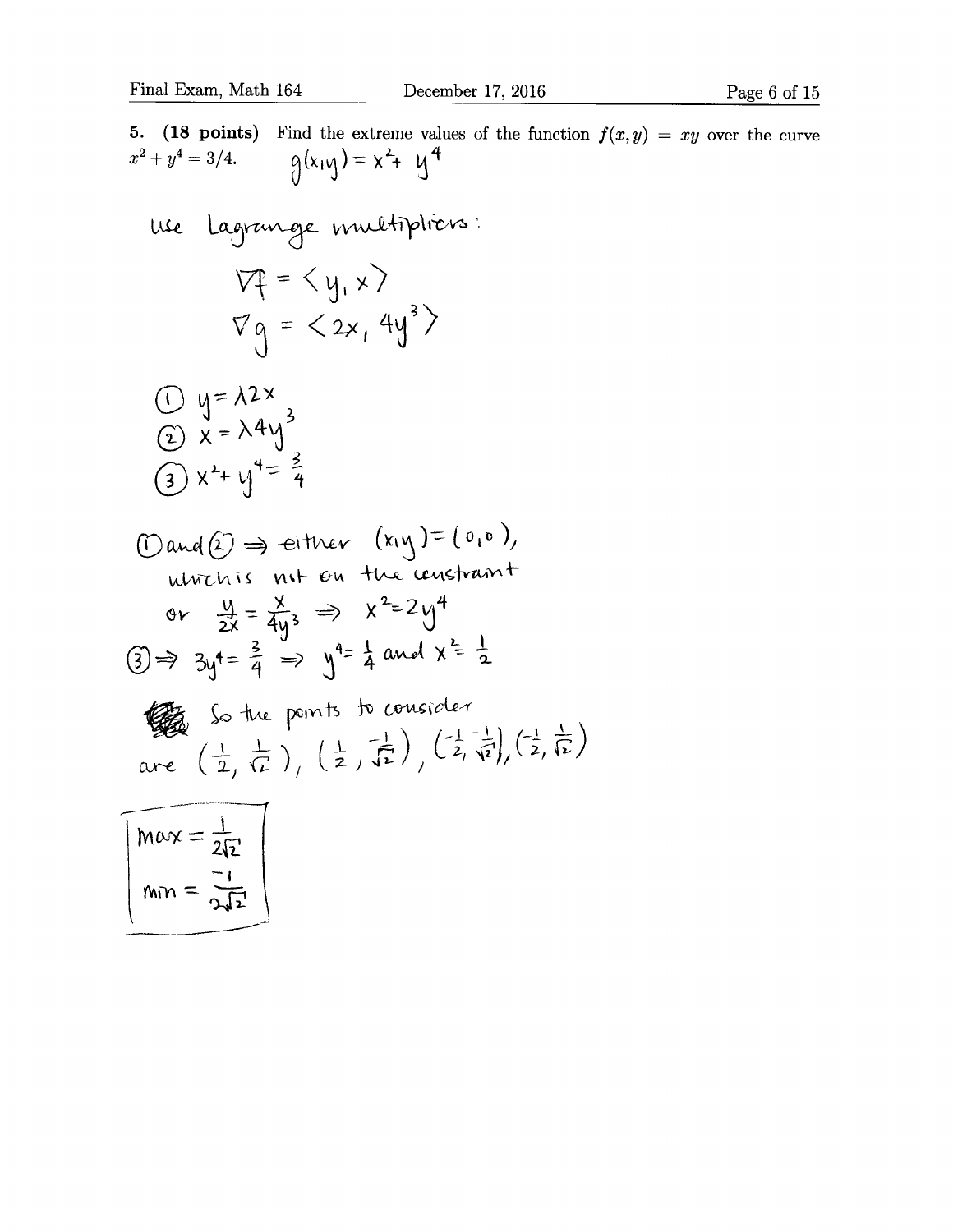## 6. (16 points) Evaluate the integral by reversing the order of integration.



$$
\int_{0}^{1} \int_{x}^{1} e^{x/y} dy dx
$$
\n
$$
= \int_{0}^{1} \int_{0}^{1} e^{xy} y dy dx
$$
\n
$$
= \int_{0}^{1} \left[ y e^{xy} \right]_{0}^{1} dy
$$
\n
$$
= \int_{0}^{1} \left[ y e^{x} - y e^{y} \right] dy
$$
\n
$$
= (e-1) \frac{1}{2} y^{2} \Big]_{0}^{1}
$$
\n
$$
= \frac{1}{2} (e-1)
$$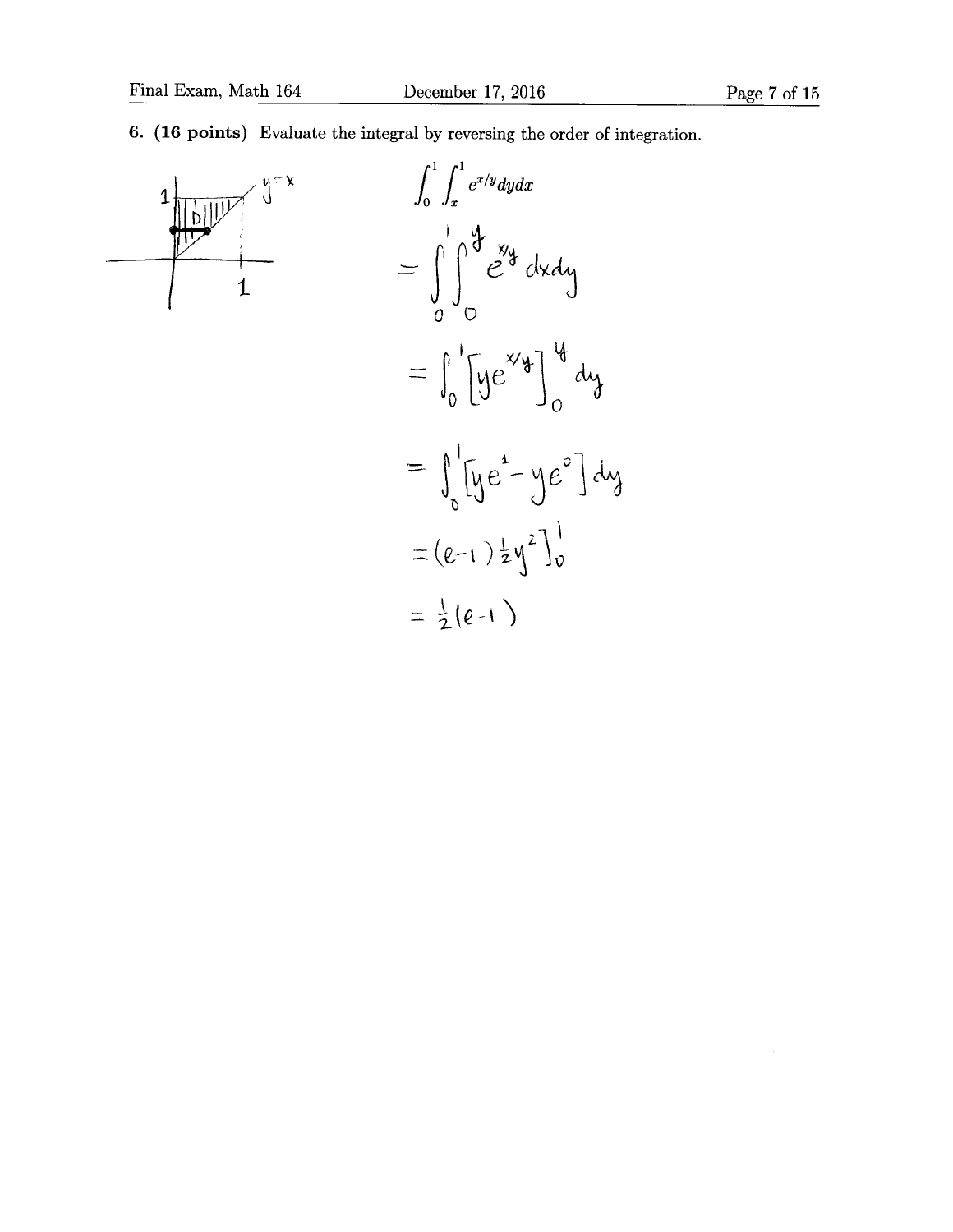#### Part B

7. (16 points) Find the volume of the solid that lies inside the sphere  $x^2 + y^2 + z^2 = 4$ and outside the cylinder  $x^2 + y^2 = 1$ .

$$
\sqrt{4-r^{2}} \cdot d\theta = 2 \int_{0}^{2\pi} \left[ \frac{1}{2} \cdot \frac{2}{3} (4-r^{2})^{3/2} \right]_{1}^{2} d\theta
$$
  
\n
$$
\sqrt{9}
$$
  
\n
$$
\sqrt{9}
$$
  
\n
$$
\sqrt{9}
$$
  
\n
$$
\sqrt{9}
$$
  
\n
$$
\sqrt{9}
$$
  
\n
$$
\sqrt{9}
$$
  
\n
$$
\sqrt{9}
$$
  
\n
$$
\sqrt{9}
$$
  
\n
$$
\sqrt{9}
$$
  
\n
$$
\sqrt{9}
$$
  
\n
$$
\sqrt{9}
$$
  
\n
$$
\sqrt{9}
$$
  
\n
$$
\sqrt{9}
$$
  
\n
$$
\sqrt{9}
$$
  
\n
$$
\sqrt{9}
$$
  
\n
$$
\sqrt{9}
$$
  
\n
$$
\sqrt{9}
$$
  
\n
$$
\sqrt{9}
$$
  
\n
$$
\sqrt{9}
$$
  
\n
$$
\sqrt{9}
$$
  
\n
$$
\sqrt{9}
$$
  
\n
$$
\sqrt{9}
$$
  
\n
$$
\sqrt{9}
$$
  
\n
$$
\sqrt{9}
$$
  
\n
$$
\sqrt{9}
$$
  
\n
$$
\sqrt{9}
$$
  
\n
$$
\sqrt{9}
$$
  
\n
$$
\sqrt{9}
$$
  
\n
$$
\sqrt{9}
$$
  
\n
$$
\sqrt{9}
$$
  
\n
$$
\sqrt{9}
$$
  
\n
$$
\sqrt{9}
$$
  
\n
$$
\sqrt{9}
$$
  
\n
$$
\sqrt{9}
$$
  
\n
$$
\sqrt{9}
$$
  
\n
$$
\sqrt{9}
$$
  
\n
$$
\sqrt{9}
$$
  
\n
$$
\sqrt{9}
$$
  
\n
$$
\sqrt{9}
$$
  
\n
$$
\sqrt{9}
$$
  
\n
$$
\sqrt{9}
$$
  
\n
$$
\sqrt{9}
$$
  
\n
$$
\sqrt{9}
$$
  
\n
$$
\sqrt{9}
$$
  
\n
$$
\sqrt{9}
$$
  
\n
$$
\sqrt{9}
$$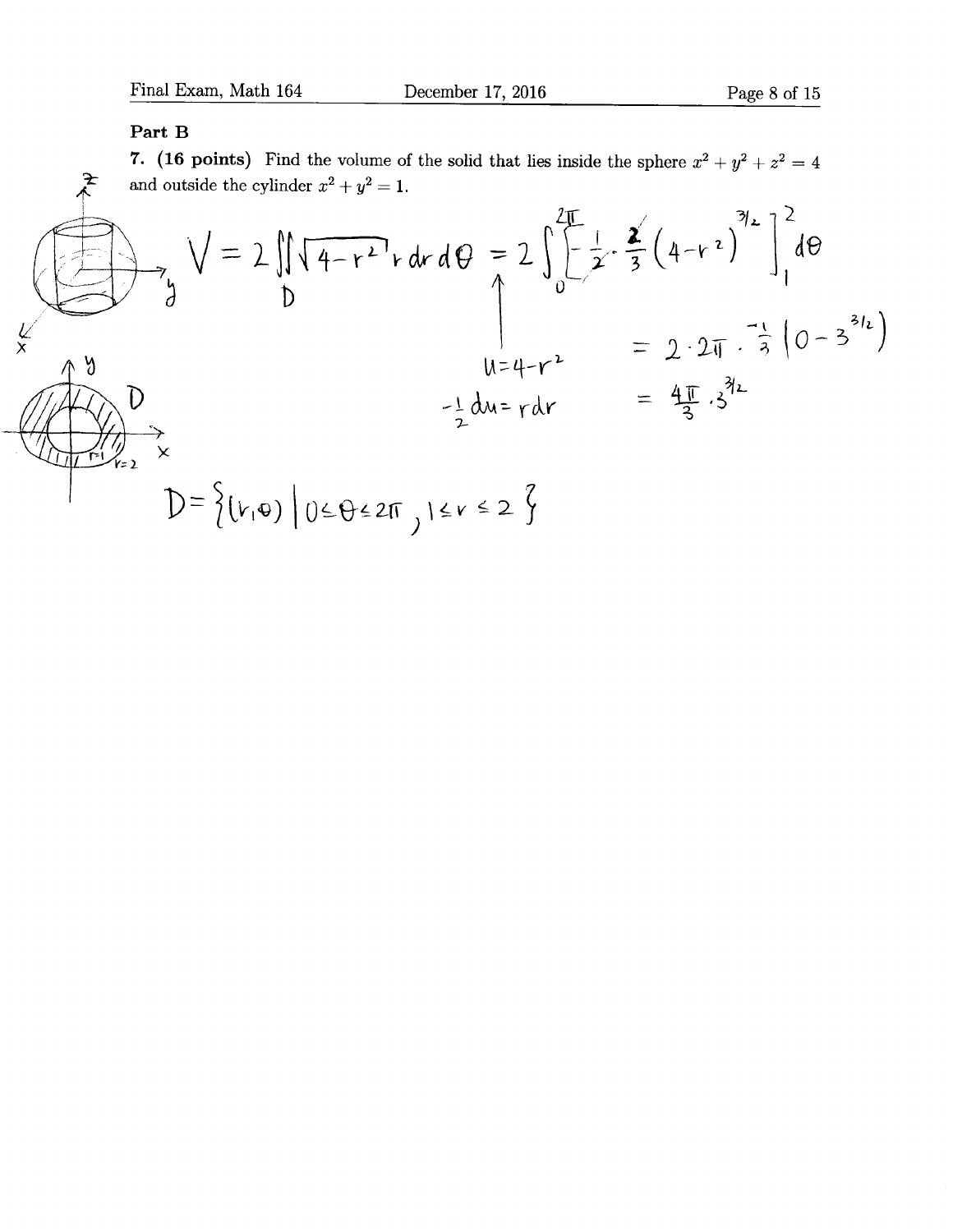8. (16 points) Evaluate the line integral  $\int xyz ds$ , where C is the line segment from  $(1,2,3)$  to  $(2,4,5)$ .

$$
\vec{r}(t) = (1-t) < 1, 2, 3 \rightarrow + \frac{1}{2}, 4, \vec{r} \rightarrow \vec{r} \quad \text{for} \quad 0 \in t \in I
$$
\nor C is given by

\n
$$
\begin{cases}\n x = 1 - t + 2t = 1 + t \\
y = (1-t)2 + 4t = 2 + 2t \\
z = (1-t)3 + 5t = 3 + 2t\n \end{cases}
$$
\nso  $ds = \sqrt{\frac{2}{1-t}2 + 2t}dt$ 

\n
$$
\begin{cases}\n xyz \, ds = \int_{0}^{1} (1+t)(2+2t)(3+2t)3dt \\
0 = b \int_{0}^{1} (3 + 8t + 7t^2 + 2t^3)dt \\
0 = b \left[3t + 4t^2 + \frac{1}{3}t^3 + \frac{1}{2}t^4\right]_{0}^{1}\n \end{cases}
$$
\n
$$
= \boxed{59}
$$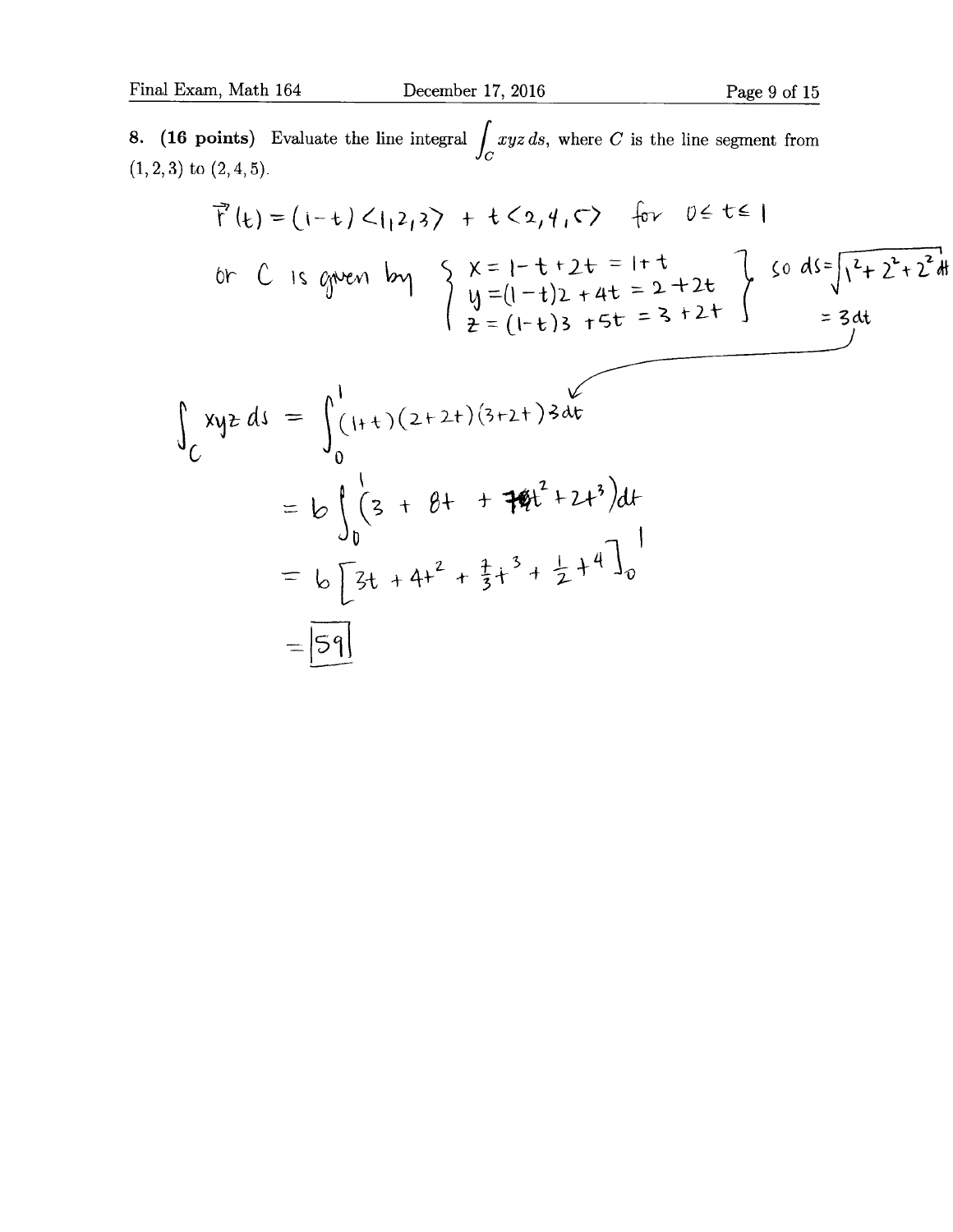**9.** (16 points) Let T be the triangle with vertices  $(1,0)$ ,  $(1,1)$  and  $\overrightarrow{Q}$ , let **F** be the vector field given by  $\left(0,1\right)$ 

$$
F(x, y) = \langle xy^{2} \sin(x^{2}) + 4yx^{2}, -y \cos(x^{2}) \rangle.
$$
\n
$$
= \langle P, Q \rangle
$$
\n
$$
= \langle P, Q \rangle
$$
\n
$$
= \langle P, Q \rangle
$$
\n
$$
= \langle P, Q \rangle
$$
\n
$$
= \langle P, Q \rangle
$$
\n
$$
\oint_{\partial T} \vec{F} \cdot d\vec{r} = \iint_{T} \left( \frac{\partial Q}{\partial x} - \frac{\partial P}{\partial y} \right) dA
$$
\n
$$
= \iint_{C} \left( y \sin(x^{2}) \cdot 2x - 2xy \sin(x^{2}) + 4x^{2} \right) dA
$$
\n
$$
= \int_{0}^{1} \int_{1-x}^{1} 4x^{2} dy dx
$$
\n
$$
= \int_{0}^{1} 4x^{2} (1 - (1-x)) dx
$$
\n
$$
= \int_{0}^{1} 4x^{2} dy
$$
\n
$$
= \int_{0}^{1} 4x^{2} dy
$$
\n
$$
= \int_{0}^{1} 4x^{2} dy
$$
\n
$$
= \int_{0}^{1} 4x^{2} dy
$$
\n
$$
= \int_{0}^{1} 4x^{2} dy
$$
\n
$$
= \int_{0}^{1} 4x^{2} dy
$$
\n
$$
= \left( \frac{1}{2} \right) \left( \frac{1}{2} \right) \left( \frac{1}{2} \right) \left( \frac{1}{2} \right) \left( \frac{1}{2} \right) \left( \frac{1}{2} \right) \left( \frac{1}{2} \right) \left( \frac{1}{2} \right) \left( \frac{1}{2} \right) \left( \frac{1}{2} \right) \left( \frac{1}{2} \right) \left( \frac{1}{2} \right) \left( \frac{1}{2} \right) \left( \frac{1}{2} \right) \left( \frac{1}{2} \right) \left( \frac{1}{2} \right) \left( \frac{1}{2} \right) \left( \frac{1}{2} \right) \left( \frac{1}{2} \right) \left( \frac{1}{2} \right) \left( \frac{1}{2} \right) \left( \frac{
$$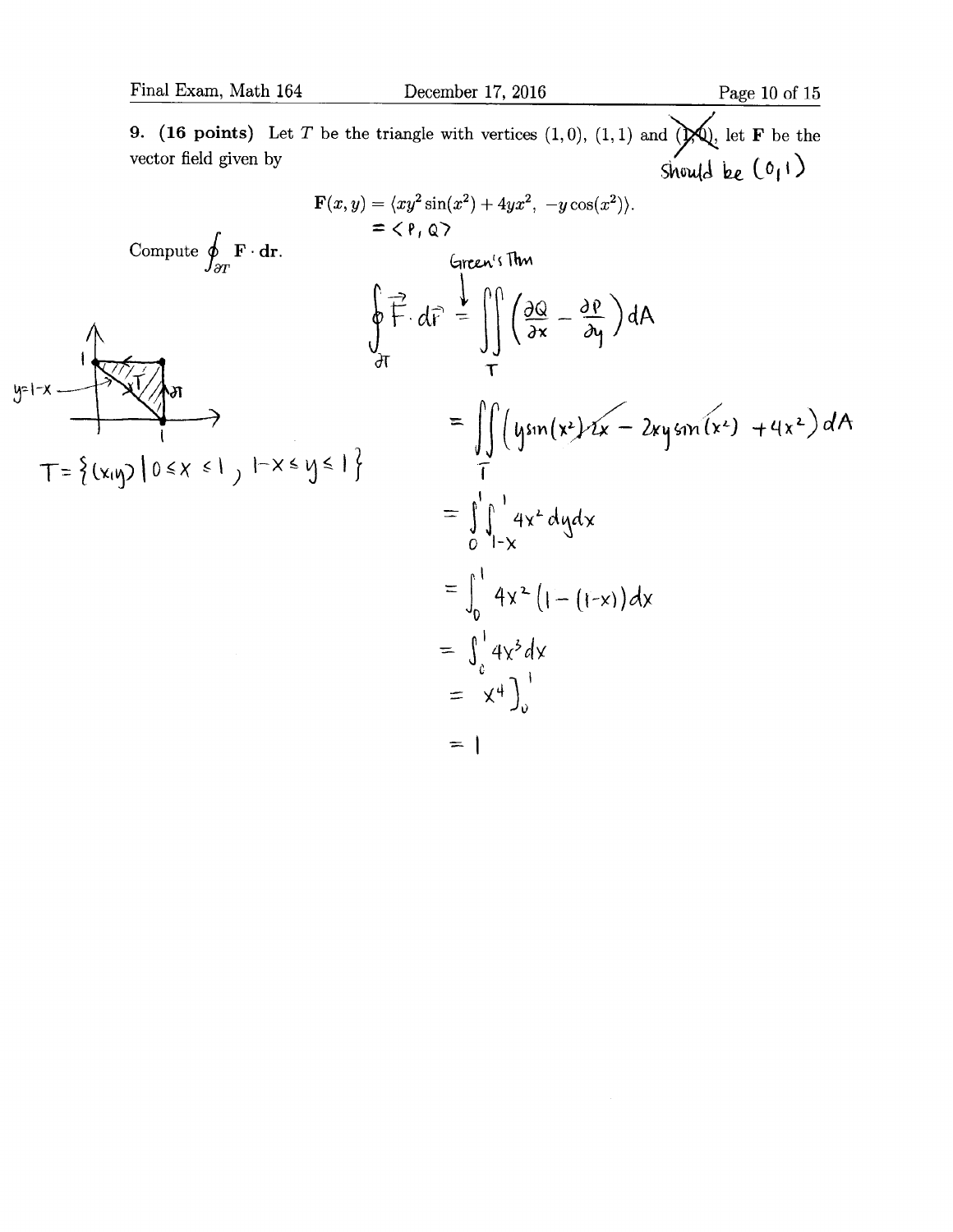$\sim$ 

10. (18 points) (a) Find a potential function for the vector field

$$
F(x, y, z) = \langle yz + 2xy, xz + x^2, xy + 4z \rangle = \nabla f
$$
 for  
\n
$$
f(x_1y_1z) = xy_2 + x^2y + 2z^2 + C
$$
 (can take  $C = 0$ ) by *expectability* if  
\notherwise,  $\forall u \in f_x = yz + 2xy = 0$   $f = xyz + x^2y + g(y_1z)$   
\n
$$
f_y = xz + x^2 + g_y = xz + x^2 \implies g_y = 0 \implies f = xyz + x^2y + g(z)
$$
\n
$$
f_z = xy + 0 + g'(z) \implies g'(z) = 4z \implies g(z) = 2z^2 + C
$$

(b) Evaluate the line integral  $\int_C \mathbf{F} \cdot d\mathbf{r}$ , where *C* is the oriented curve parametrized by<br>  $r(t) = \langle t, t^2, t^4 - 1 \rangle$  for  $0 \le t \le 1$ .<br>  $\vec{r}(0) = \langle b_1 b_1 - 1 \rangle$ ,  $\vec{r}(1) = \langle 1, 1, 0 \rangle$  $\int_{C} \vec{F} \cdot d\vec{r} = \int_{C} \nabla f \, dr = f(1,1,0) - f(0,0,-1)$  by  $F.T. of L.I.$  $= 1 - 2 = \boxed{-1}$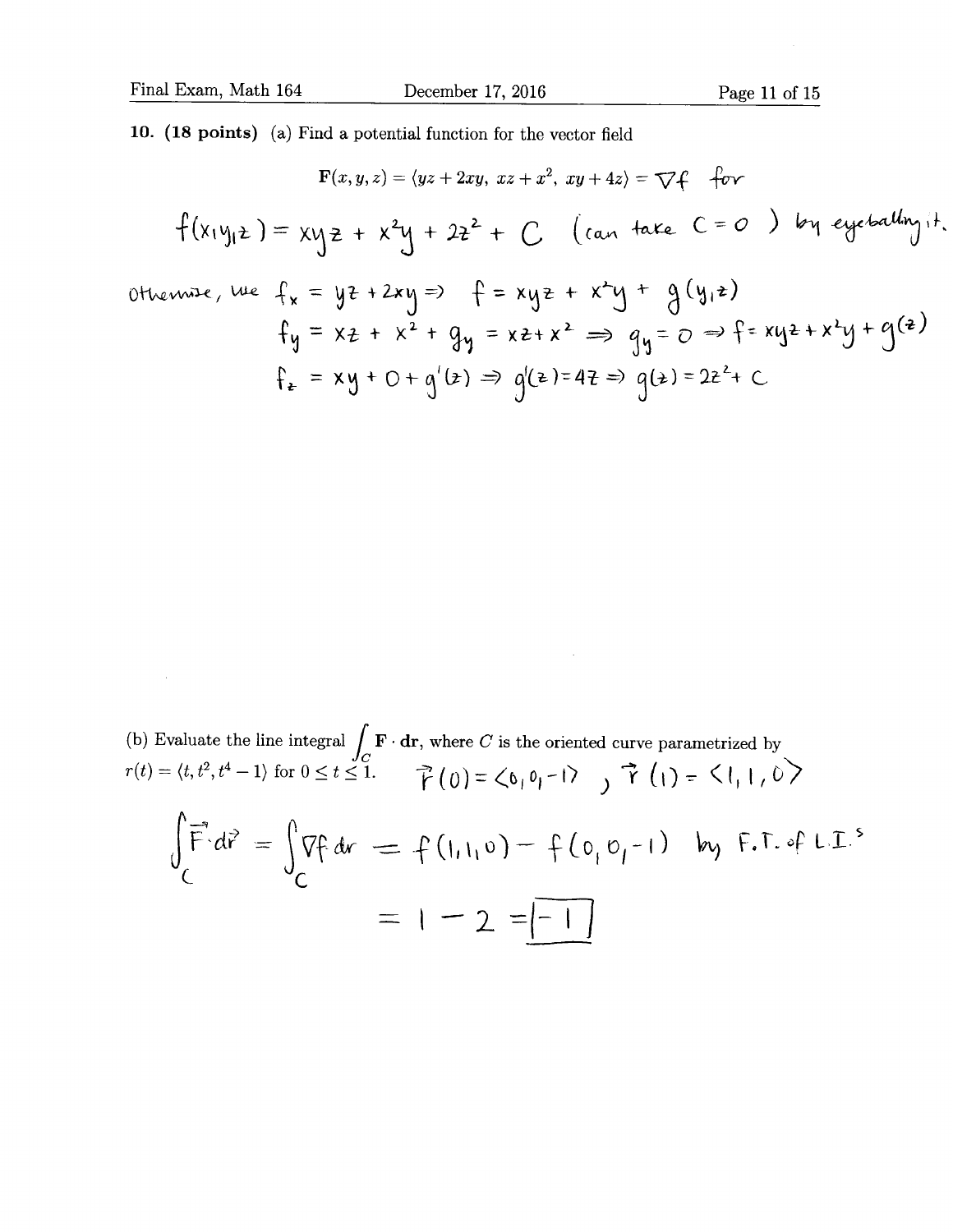11. (16 points) Evaluate the surface integral  $\iint x^2yz dS$ , where the surface S is the part of the plane  $z = 1 + 2x + 3y$  that lies above the rectangle  $[0,3] \times [0,2]$ .  $= g(x, y)$  $\iint_{R} f(x,y,z) ds = \iint_{R} f(x,y, g(x,y)) \sqrt{\left(\frac{dx}{dx}\right)^2 + \left(\frac{dx}{dy}\right)^2 + 1} dA$ =  $\int_{0}^{3} \int_{0}^{2} x^{2}y \left(1+2x+3y\right) \sqrt{2^{2}+3^{2}+1} dy dy$ 0  $= \sqrt{14} \int_{0}^{3} \int_{0}^{2} (x^{2}y + 2x^{3}y + 3x^{2}y^{2}) dy dx$ = $\sqrt{14}\int_{0}^{3} \left(\frac{1}{2}x^{2}y^{2} + x^{3}y^{2} + x^{2}y^{3}\right)_{0}^{2} dx$ =  $\sqrt{14}$   $\left( \sqrt{10}x^2 + 4x^3 \right) dx$  $\frac{1}{\sqrt{3}}$  $=$   $\sqrt{14}$   $\int \frac{19}{3} x^3 + x^4 \Big]_0^3$  $=\sqrt{14}$  (171)